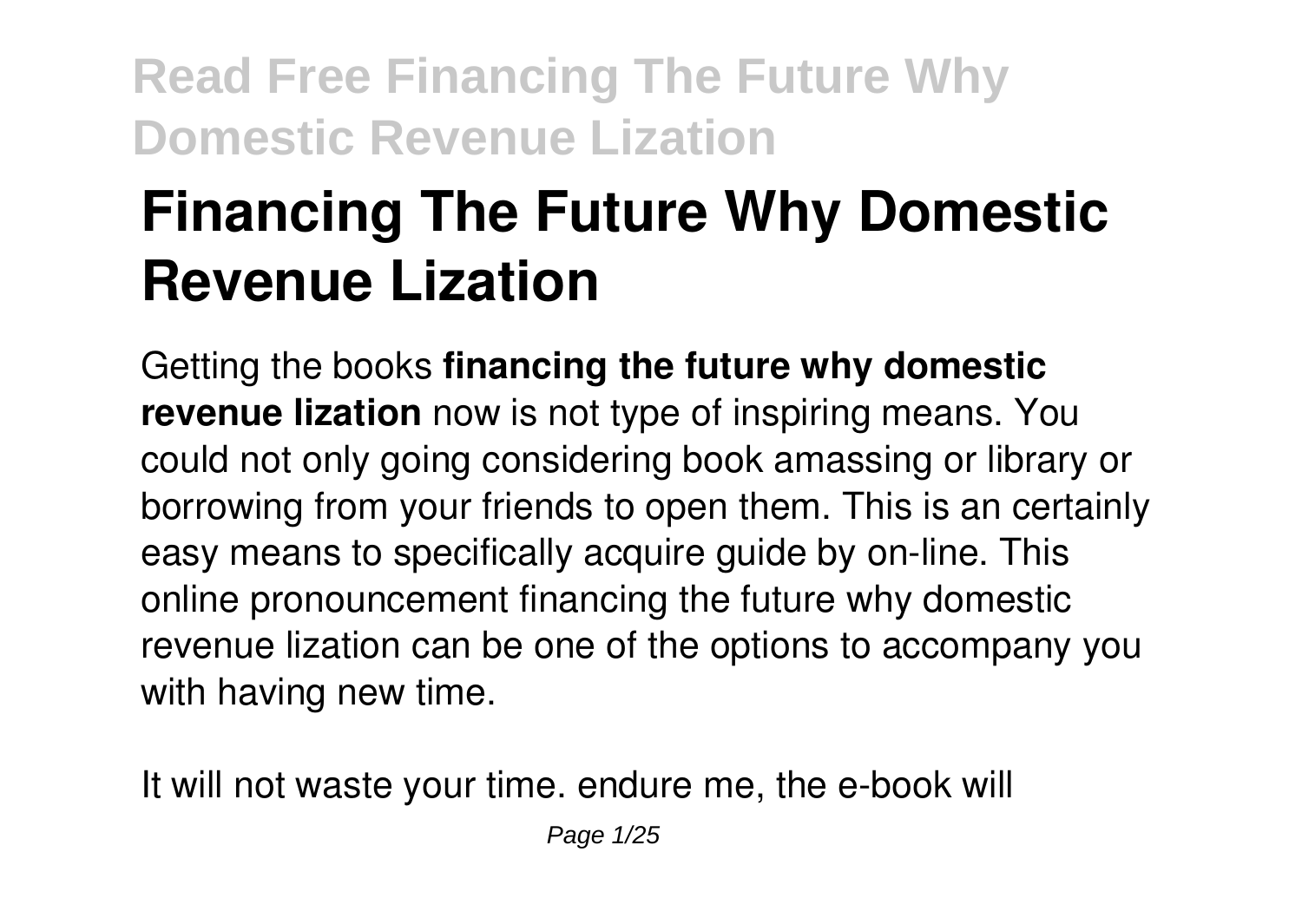unconditionally space you new issue to read. Just invest little period to get into this on-line declaration **financing the future why domestic revenue lization** as capably as review them wherever you are now.

The 2021 Financial Crisis Preview: All The Details Fareed Zakaria, \"Ten Lessons For A Post-Pandemic World\" (with Samantha Power) Viganò Warns Trump of GLOBAL-GREAT-RESET: Deep Church and Katechon In the Age of AI (full film) | FRONTLINE New Money: The Greatest Wealth Creation Event in History (2019) - Full Documentary THE INTELLIGENT INVESTOR SUMMARY (BY BENJAMIN GRAHAM) How the U.S. Economy Just Lost 33% of its Value Book of Business Financing ? Warning! The Financial Crisis Page 2/25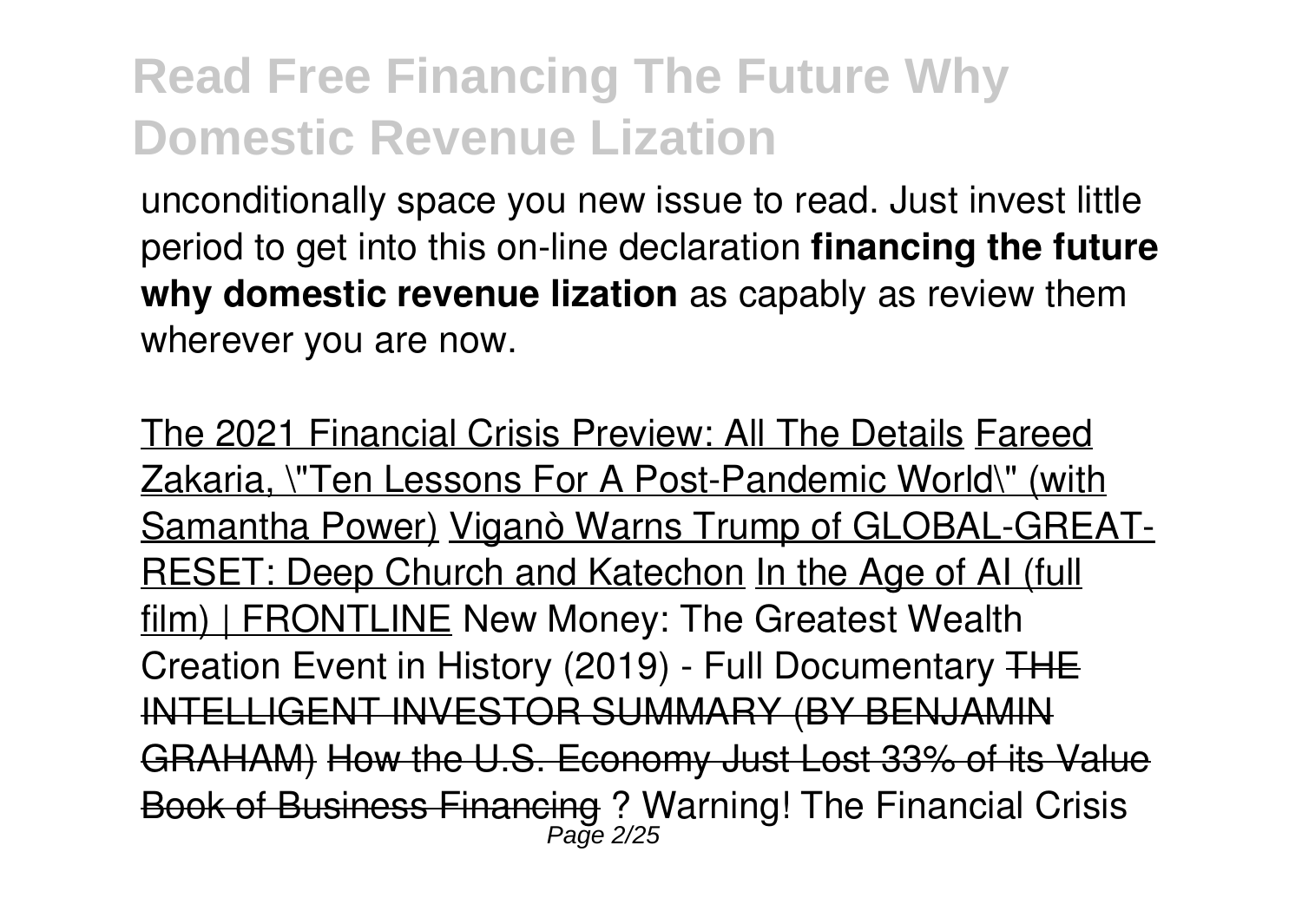### Is Just Starting

Best Personal Finance Books Of All Time (5 BOOKS THAT CHANGED MY LIFE) Carl Jung's Red Book: Did Jung GO SCHIZOPHRENIC or PREDICT THE FUTURE? 97% Owned - Money: Root of the social and financial crisis | Free Documentary 9 Books Every Aspiring Millionaire Must Read Dan Peña - 50 Billion Dollar Man Dan Pena QLA ~ Financing your Dreams 7 Finance Books That Changed My Life Personal Finance for Beginners \u0026 Dummies: Managing Your Money Audiobook - Full Length Amazon Empire: The Rise and Reign of Jeff Bezos (full film) | FRONTLINE *How to Succeed on Your Financial Journey!* This Old Book Predicted Everything What I learned from reading 100+ Money \u0026 Finance books *Financing The Future Why Domestic* Page 3/25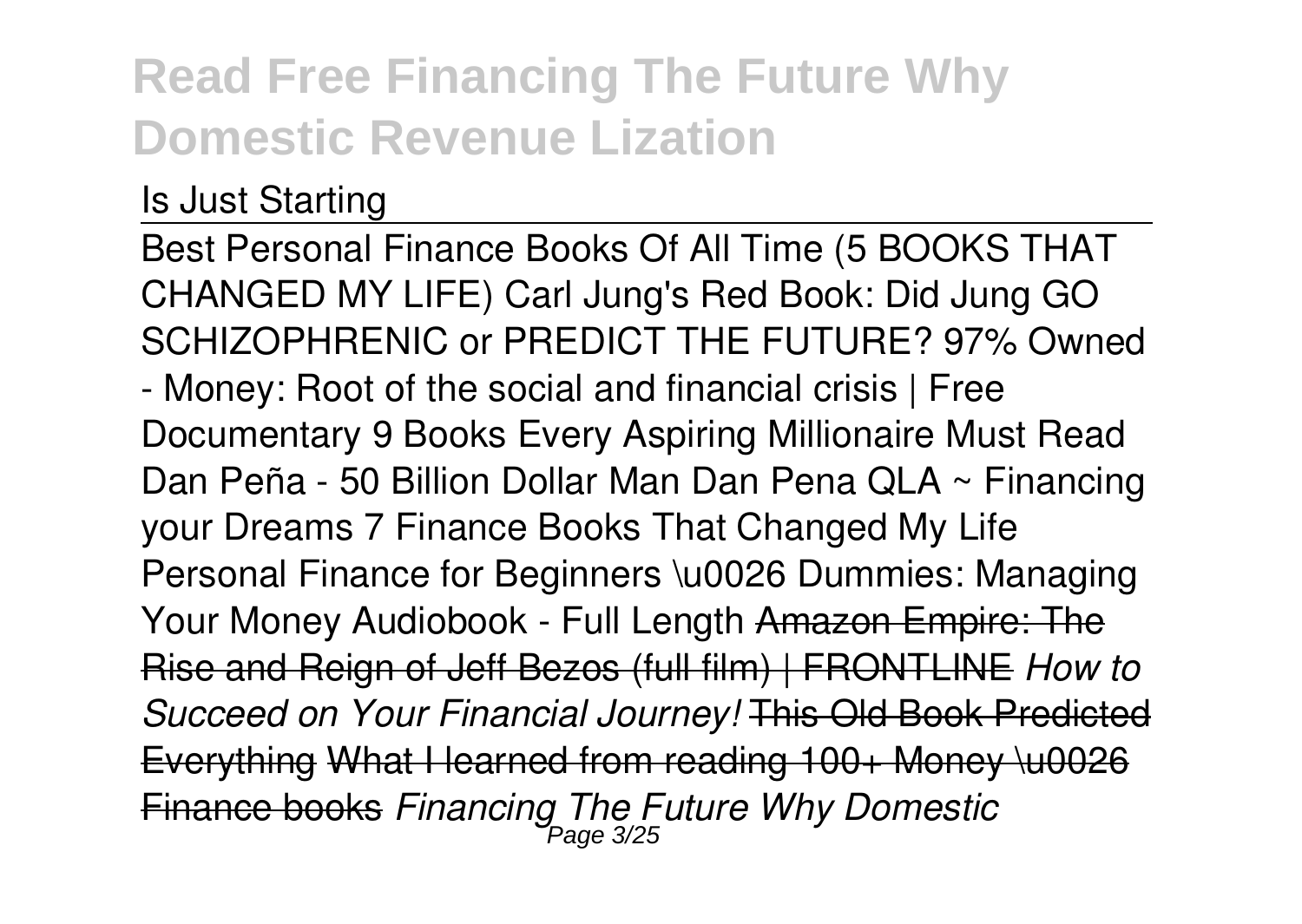Even accounting for official development assistance already committed, developing countries face financing gaps of tremendous proportions.

*Financing the future: Why domestic revenue mobilization ...* FINANCIAL MANAGEMENT Finance of the Future The Pros and Cons of Debt Financing for Business Owners Finance 2020 | Deloitte Canada | Finance transformation Domestic Violence And Financial Dependency Investopedia is the world's leading source of financial content on the web, ranging from market news to retirement strategies, investing education to insights from advisors.

*Financing The Future Why Domestic Revenue Lization* Page 4/25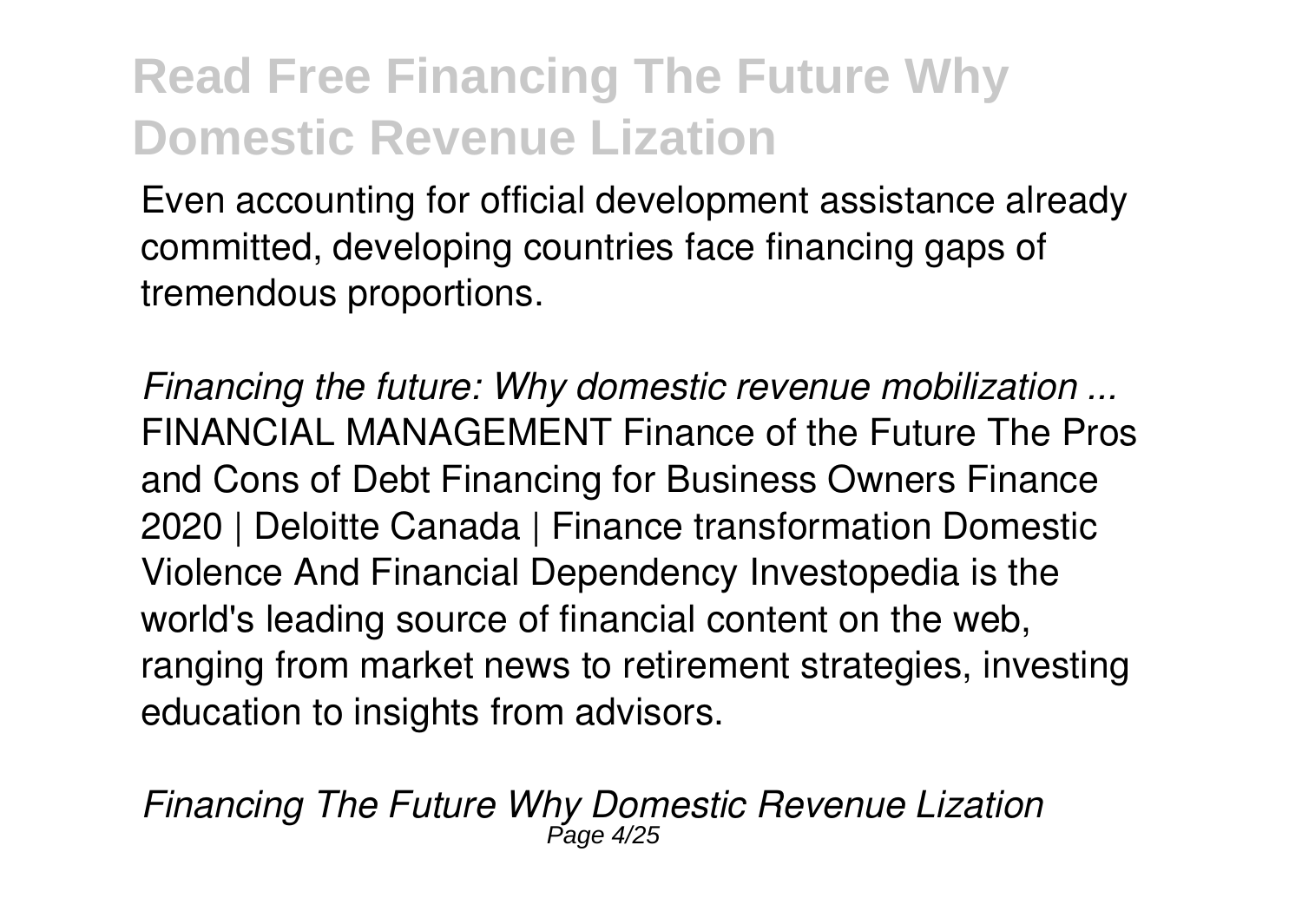Financing a fossil fuel-free future in which everyone has access to renewable energy – especially the 1 billion people living in energy poverty – is indispensable to solving the climate crisis. With little time left before we lock in irreversible climate impacts, mission-driven leaders are responding by taking action. Faith leaders, foundations, university administrators, health care organisations, and municipal governments are now all looking at how they can finance a just future.

#### *Financing The Future*

This financing the future why domestic revenue lization, as one of the most lively sellers here will totally be in the middle of the best options to review. If you keep a track of books by Page 5/25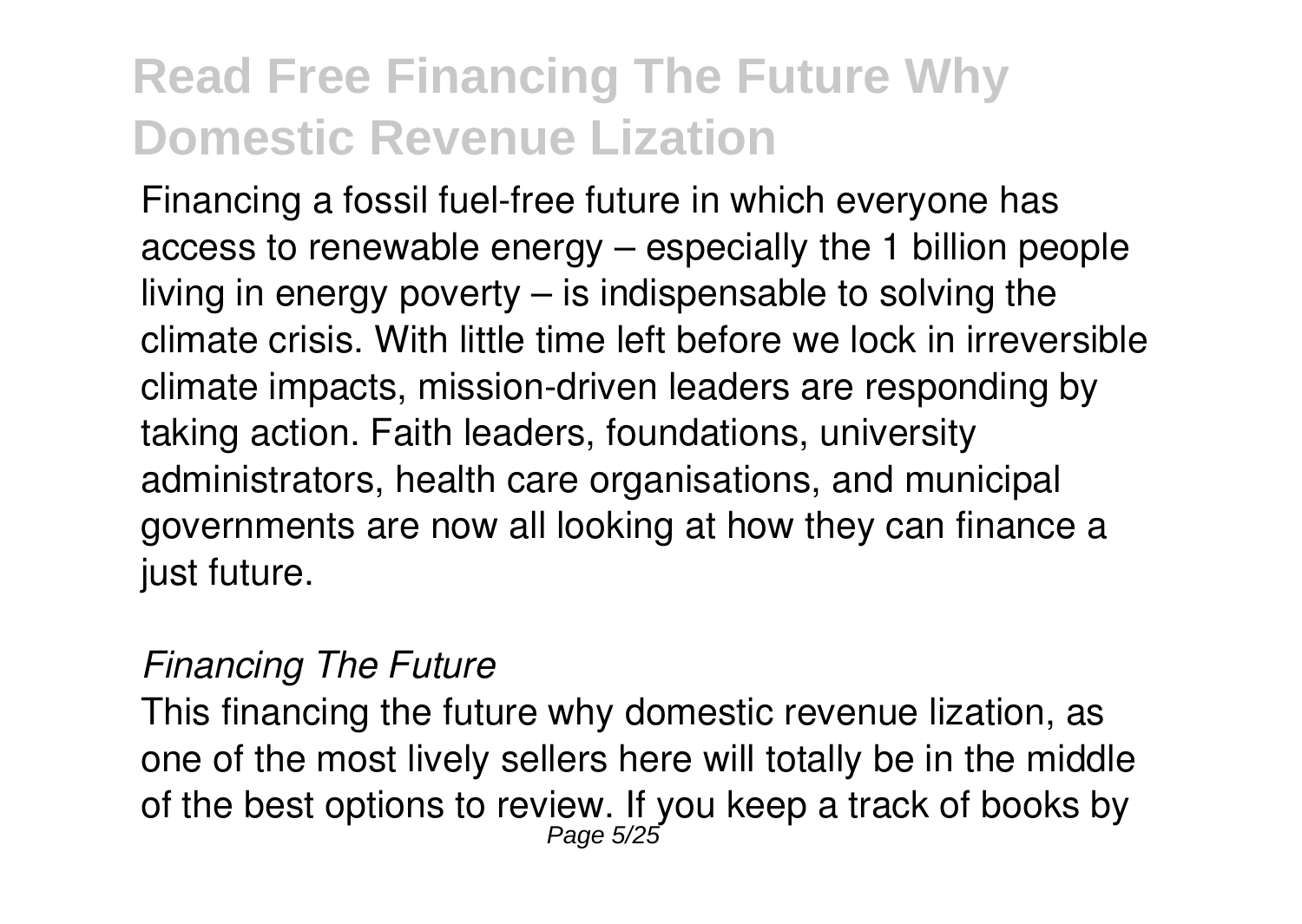new authors and love to read them, Free eBooks is the perfect platform for you.

*Financing The Future Why Domestic Revenue Lization* Title: Financing The Future Why Domestic Revenue Lization Author:

www.shop.kawaiilabotokyo.com-2020-10-19T00:00:00+00:01 Subject: Financing The Future Why Domestic Revenue Lization

*Financing The Future Why Domestic Revenue Lization* sources of finance are domestic. While there are many innovative private solutions to health and education challenges across the developing world, extending access to Page 6/25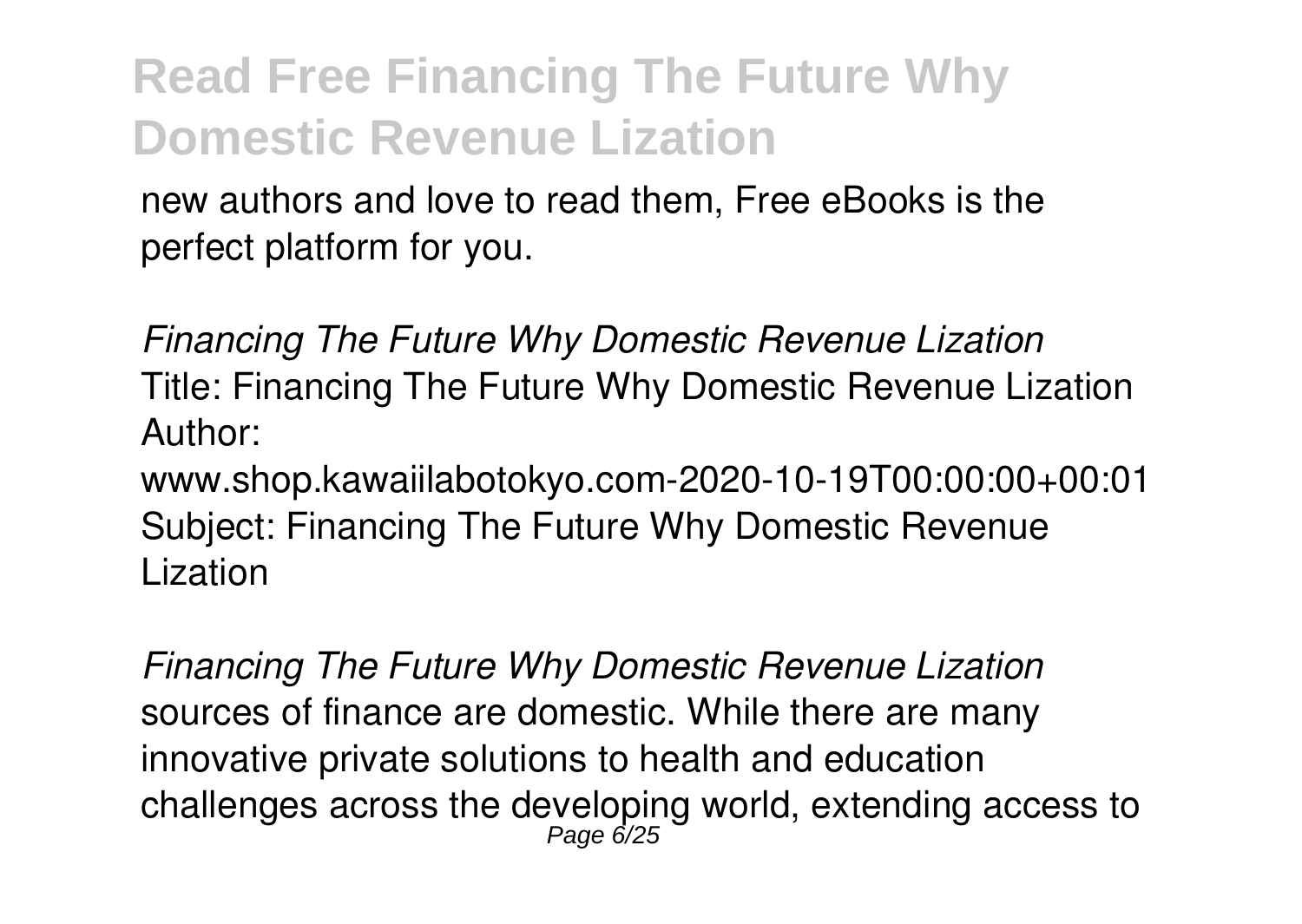the extreme poor will require public finance, and where domestic resources are insufficient, delivering the social compact will require concessional IPF.

### *Financing the future*

Financing the Future outlines UK civil society's priorities for FFD3 – the areas where we expect the UK government to show leadership. In order to ensure that FFD3 marks a real turning point for sustainable development, and that it delivers a framework that is fit for the implementation of the SDGs, the UK needs to build on past successes and demonstrate strong commitments on aid and tax by:

*Financing the future | Bond* Page 7/25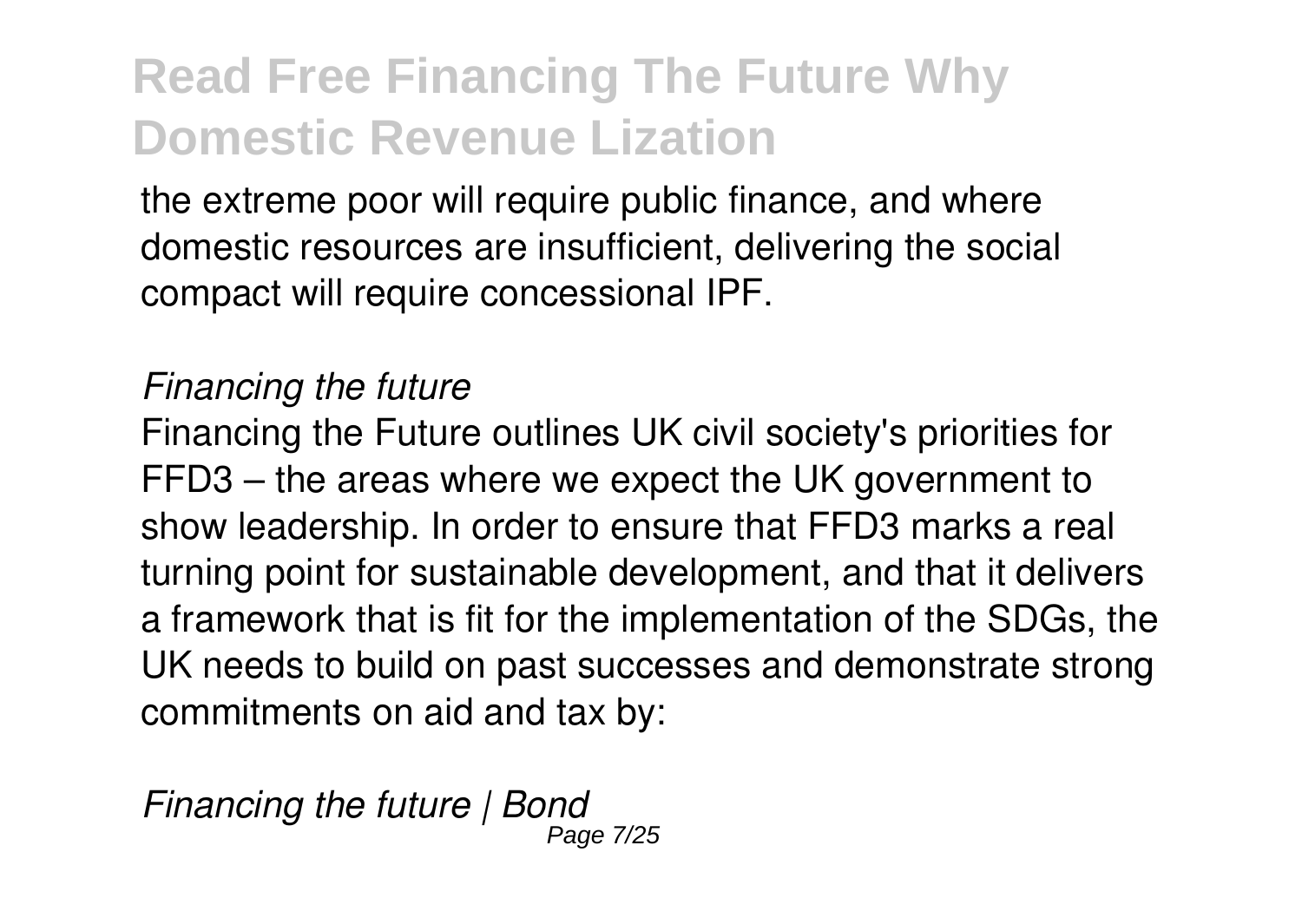If we talk on a macro level, the most important difference between international finance and domestic finance is of foreign currency or to be more precise the exchange rates. In domestic financial management, we aim at minimizing the cost of capital while raising funds and try optimizing the returns from investments to create wealth for shareholders. We do not do any different in international finance.

#### *International vs. Domestic Finance*

Be the future of public finance. Join a London borough on a four-year contract. Study, train and gain broad professional exposure. Launch your public finance management career. Trainee scheme. Challenging projects and operational work tailored to your development needs. CIPFA qualification. Page 8/25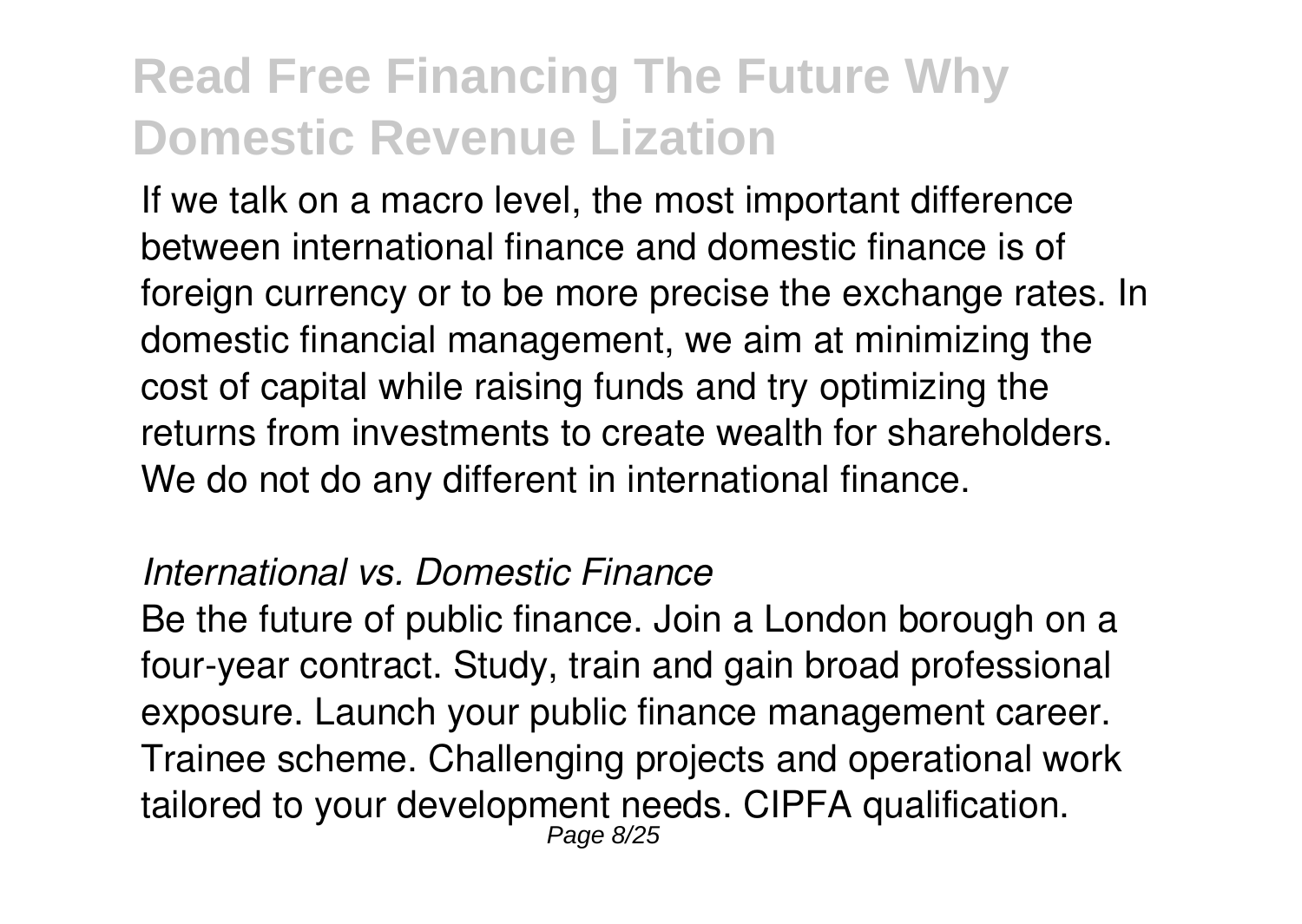*Finance the Future – Be the future of public finance* Creditors look favorably upon a relatively low debt-to-equity ratio, which benefits the company if it needs to access additional debt financing in the future.

*Equity Financing vs. Debt Financing: What's the difference?* doesn't matter. Good domestic governance and supportive international policy are high on the FFD agenda, and rightly so, but without a renewed effort to mobilise finance the Addis Ababa summit will fail. And while private finance is a big part of the story, eradicating poverty by 2030 will be impossible without adequate public finance.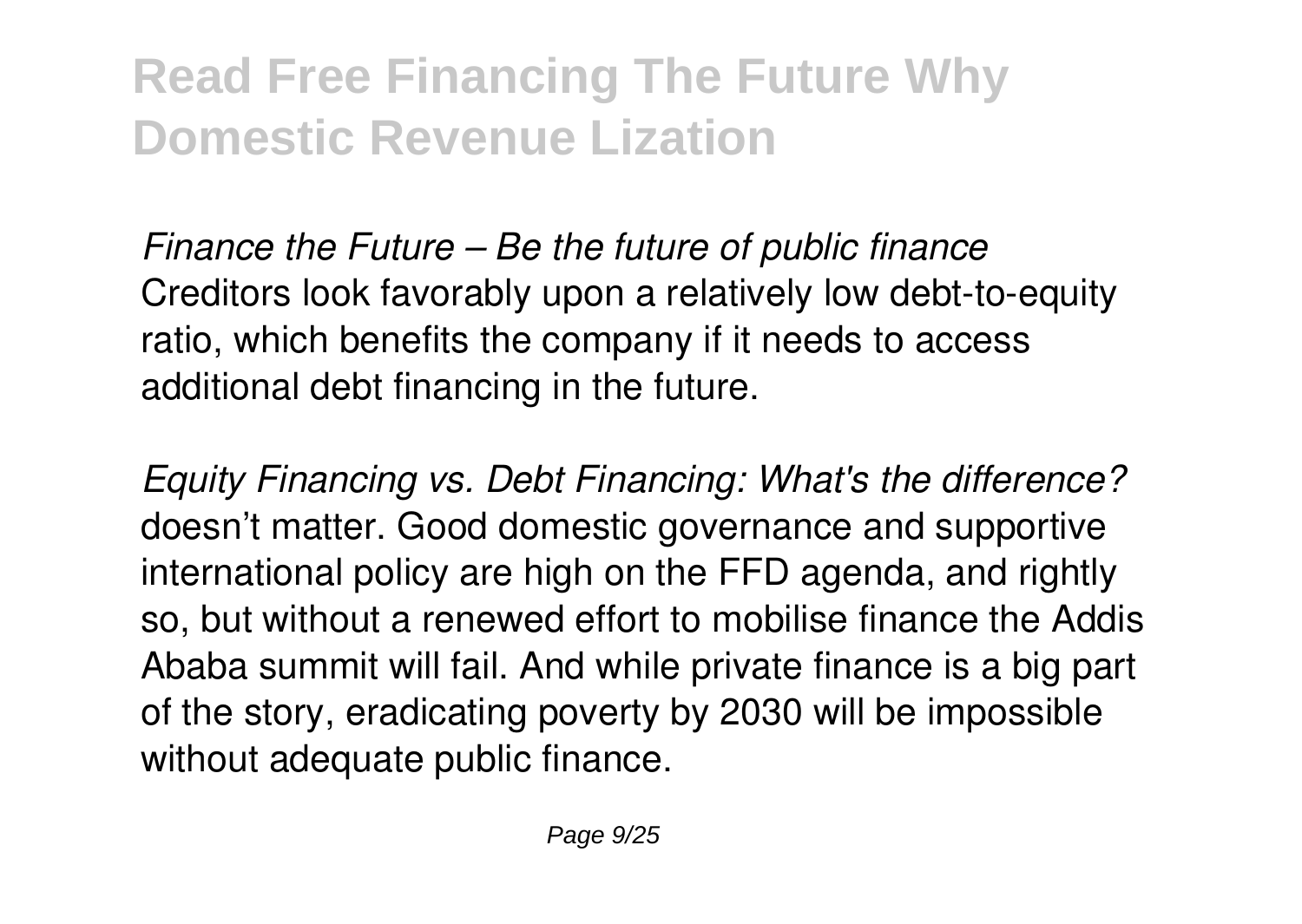### *Financing the future*

The Addis Agenda provides a new global framework for financing sustainable development, which supports implementation of the 2030 Agenda, including the SDGs. The Agenda aligns all domestic and...

*Financing for Development – United Nations Sustainable ...* Last month in Mexico City, I joined development leaders spanning government, private sector, and civil society for the first High-Level Meeting of the Global Partnership for Effective Development Co-operation. As part of these meetings, I was honored to moderate a panel of distinguished civil societ

*Financing the future: Why domestic revenue mobilisation ...* Page 10/25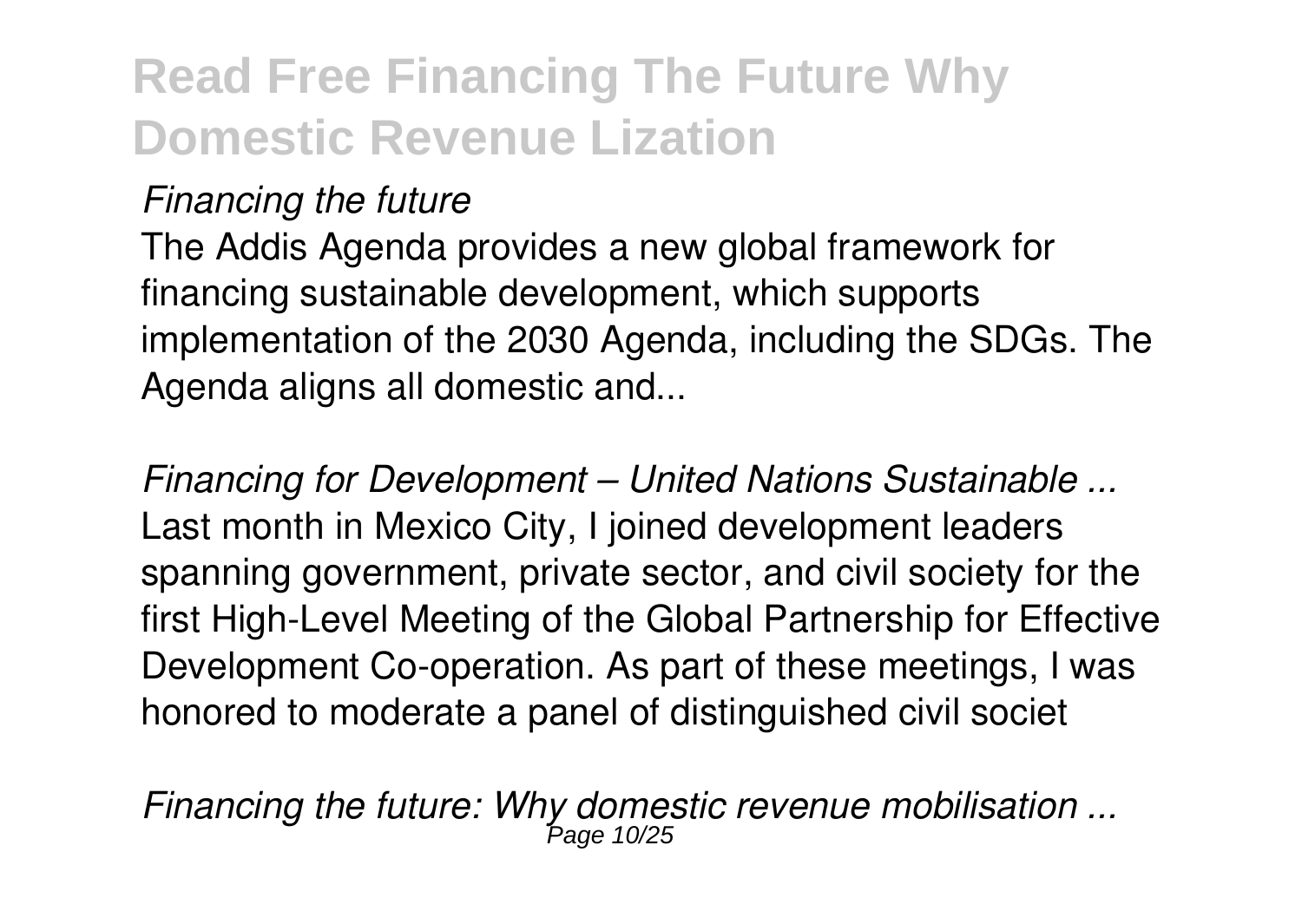Trends in future health financing and coverage: future health spending and universal health coverage in 188 countries, 2016–40. ... We extracted historical data on gross domestic product (GDP) and health spending for 188 countries from 1995 to 2015, and projected annual GDP, development assistance for health, and government, out-of-pocket ...

*Trends in future health financing and coverage: future ...* The discussion initiated in January 2010 on the future of the financing of WHO, the subsequent deliberations in 2010 and 2011 both by the Executive Board and by the World Health Assembly on the matter, as well as the inputs provided by Member States in different recent opportunities when consultative processes on the future of WHO have taken Page 11/25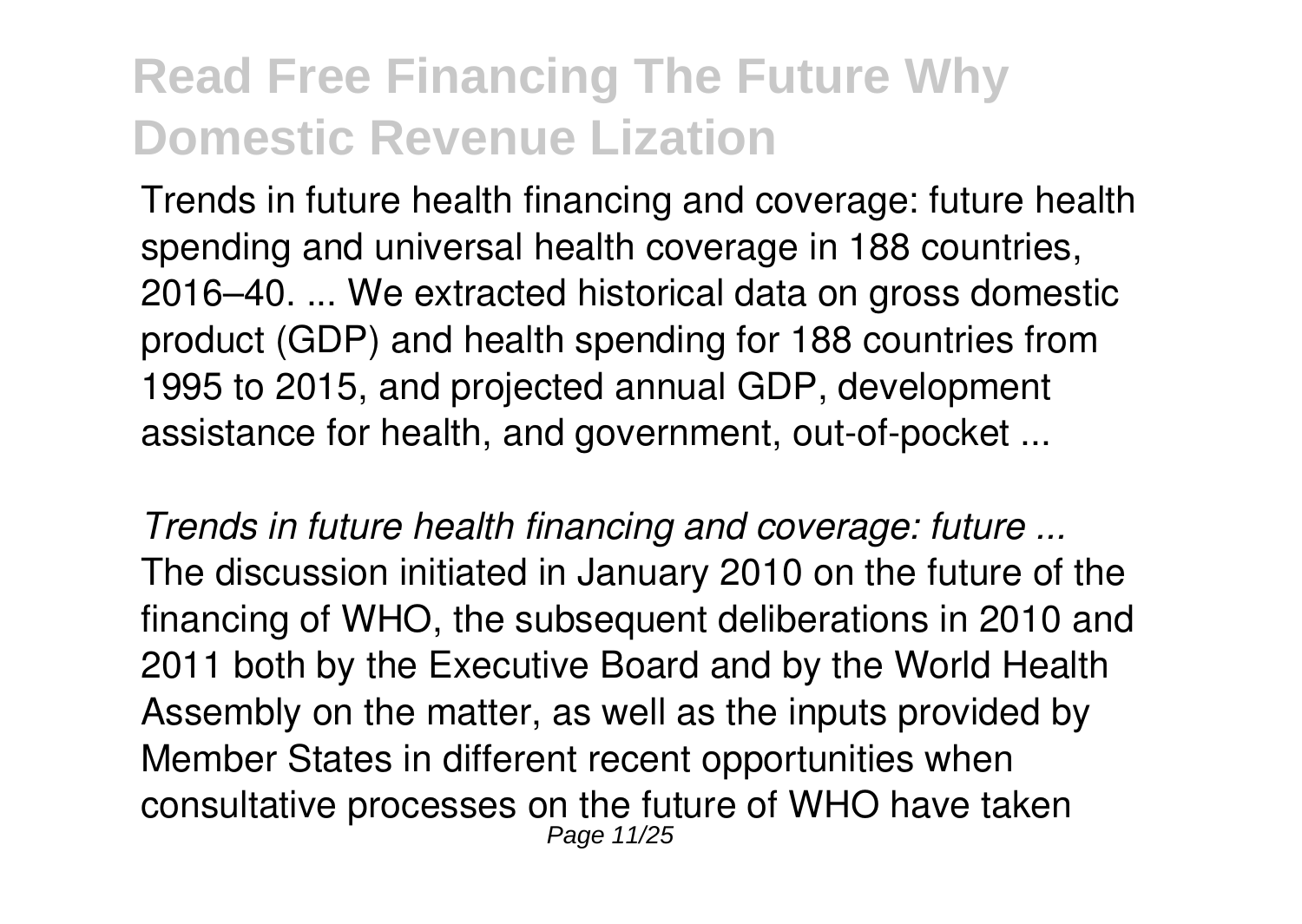place, have resulted in a concerted vision on the ...

### *WHO | Future of financing for WHO*

in incentivizing increased domestic investment in health, spurring countries to commit an additional US\$8.9 billion to their health programs for 2017-2019. That represents a 46% increase in domestic financing over 2014-2016. SUPPORTING COUNTRY EFFORTS The Global Fund supports countries to increase domestic investments in health. There is no one-

*FOCUS ON DOMESTIC FINANCING FOR HEALTH* The Governor asked me last year to lead a review of the future of the UK's financial system, and what it might mean Page 12/25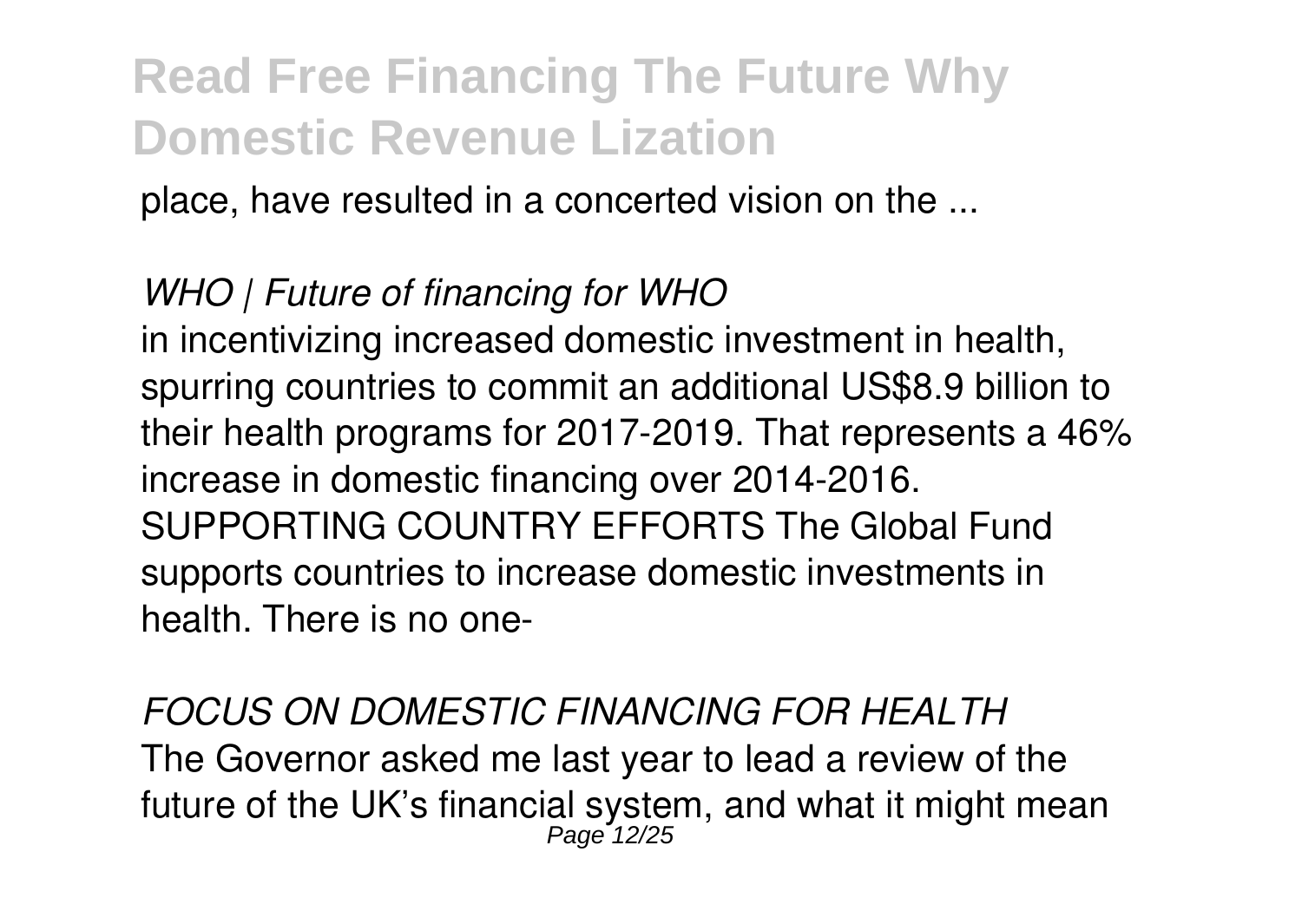for the Bank of England's agenda, toolkit and capabilities over the coming decade. We agreed this work should be grounded in how finance serves the economy. And in turn, how the

### *FUTURE OF FINANCE*

The reason why domestic and international finance are different is because of foreign exchange rates, political risks, market imperfections, and the expanded opportunities. The foreign exchange rate risk can influence the way countries import and

*Difference Between Domestic And International Finance ...* Domestic trips now comprise 57% of all insured travel Page 13/25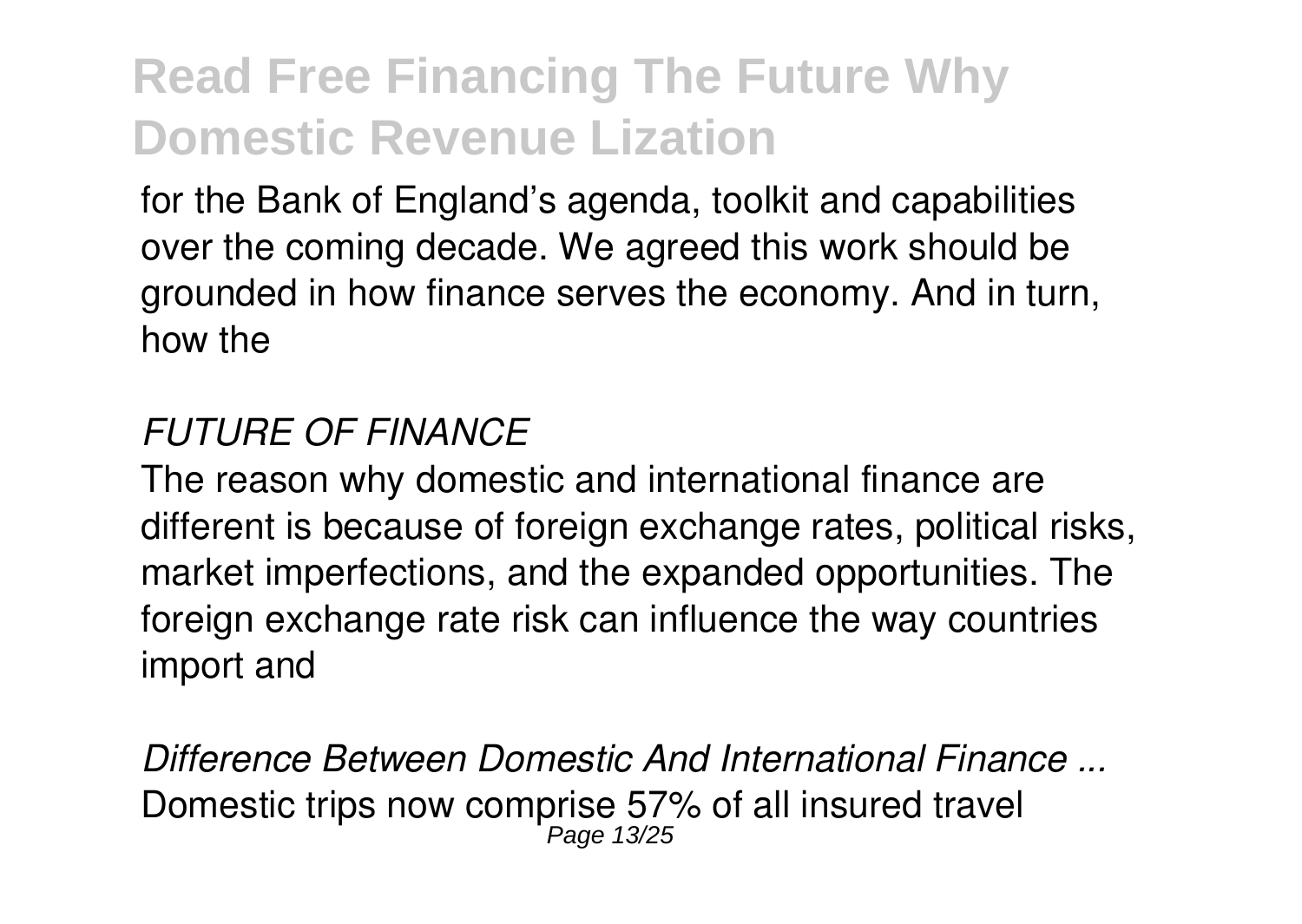throughout 2020, compared to just 12.3% in 2019. In response to this major shift in traveler behavior, Squaremouth.com shares three tips for ...

In this study first published in 1982, Arthur Donner examines capital market issues that have significant economic impact and are affected by public policy. In addition to interest rates, inflation energy concern, the author also examines the financing of pension funds, the state of housing finance and the interaction between inflation and capital markets. Donner Page 14/25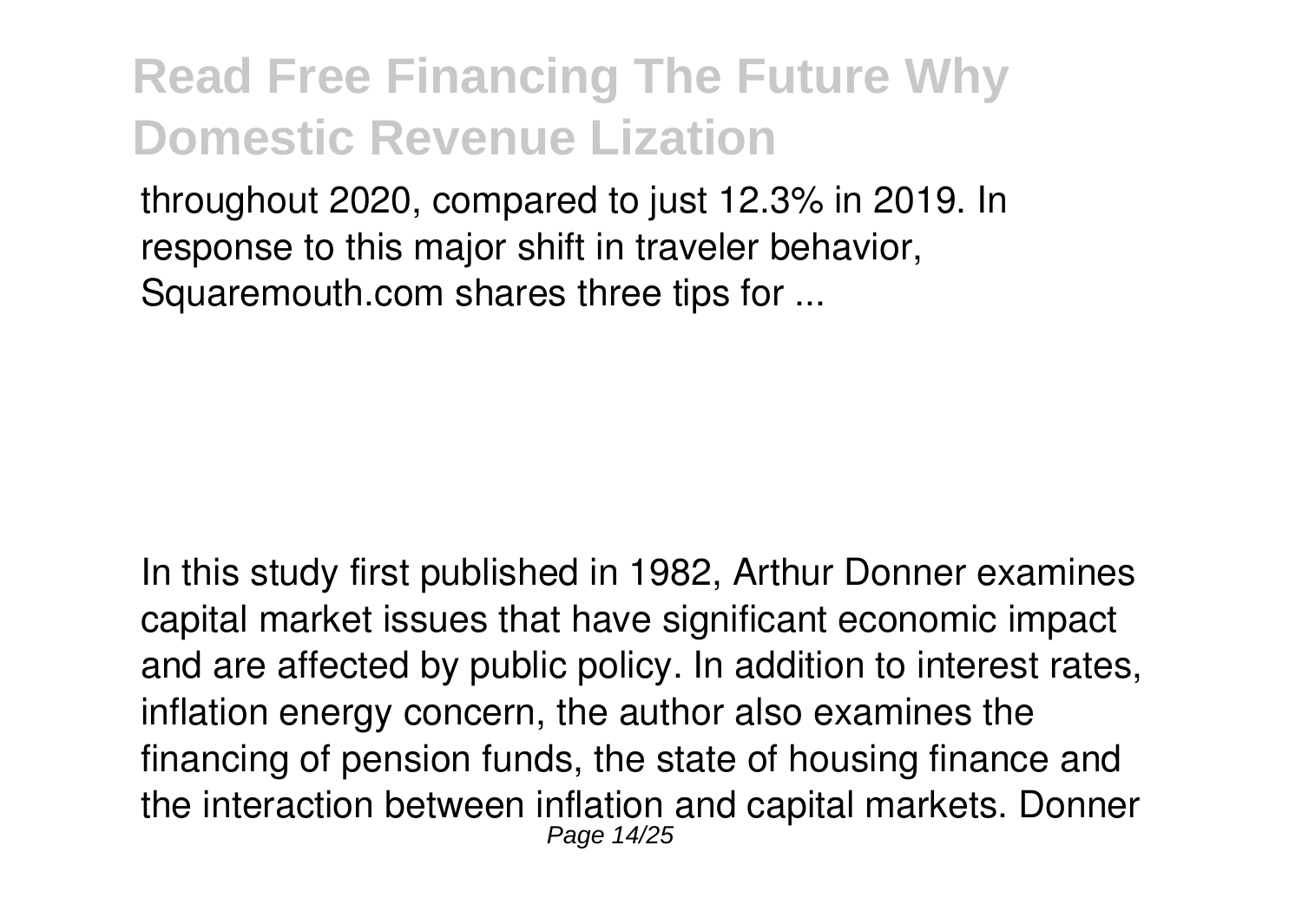finds that at the root of all capital market problems are the same factors: high inflation, high and volatile interest rates, and saving and investment distortions caused by the interaction of inflation and the tax system. Financing the Future is an immediate and detailed analysis of the state of Canadian capital markets in the early 1980s.

Foreword by Lord Browne of MadingleyReviews of the First Edition:'The entire text is quite readable and can be moved through with relative ease. This reviewer heartily recommends that, regardless of your background, you read this book to really get a grasp of the cutting-edge of climate finance.'LSE Review of BooksRenewable Energy Finance (Second Edition) describes in rich detail current best practices Page 15/25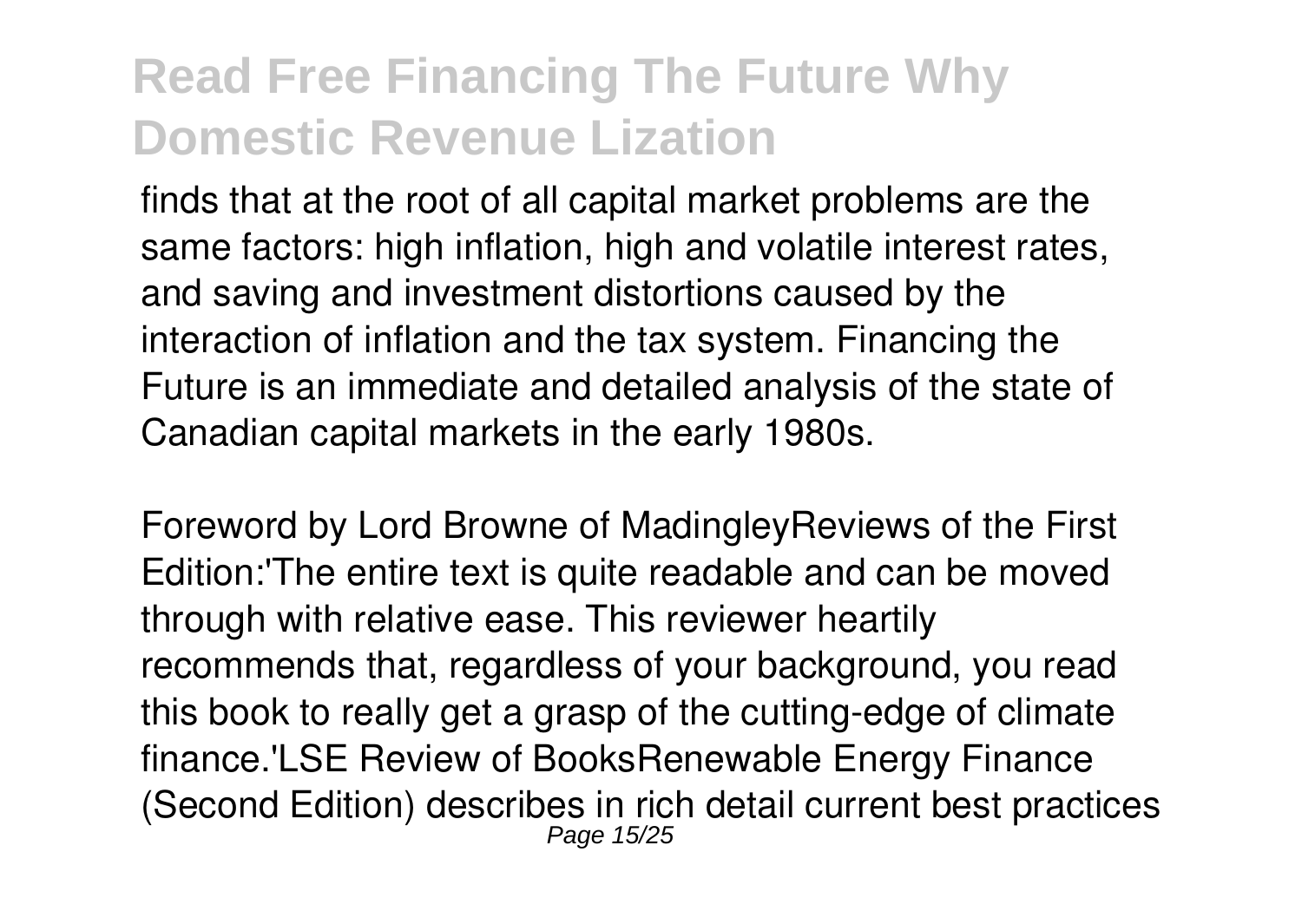and evolving trends in clean energy investing. With contributions by some of the world's leading experts in energy finance, the book documents how investors are spending over \$300 billion each year on financing renewable energy and positioning themselves in a growing global investment market. This second edition documents, with practical examples, the ways in which investors have funded over \$2.6 trillion in solar, wind, and other renewable energy projects over the past decade. The book will be a go-to reference manual for understanding the factors that shape risk and return in renewable energy, the world's fastest growing industrial sector. The book is suitable for executives new to the field, as well as advanced business students.Edited by Dr Charles Donovan, Principal Teaching Fellow at Imperial Page 16/25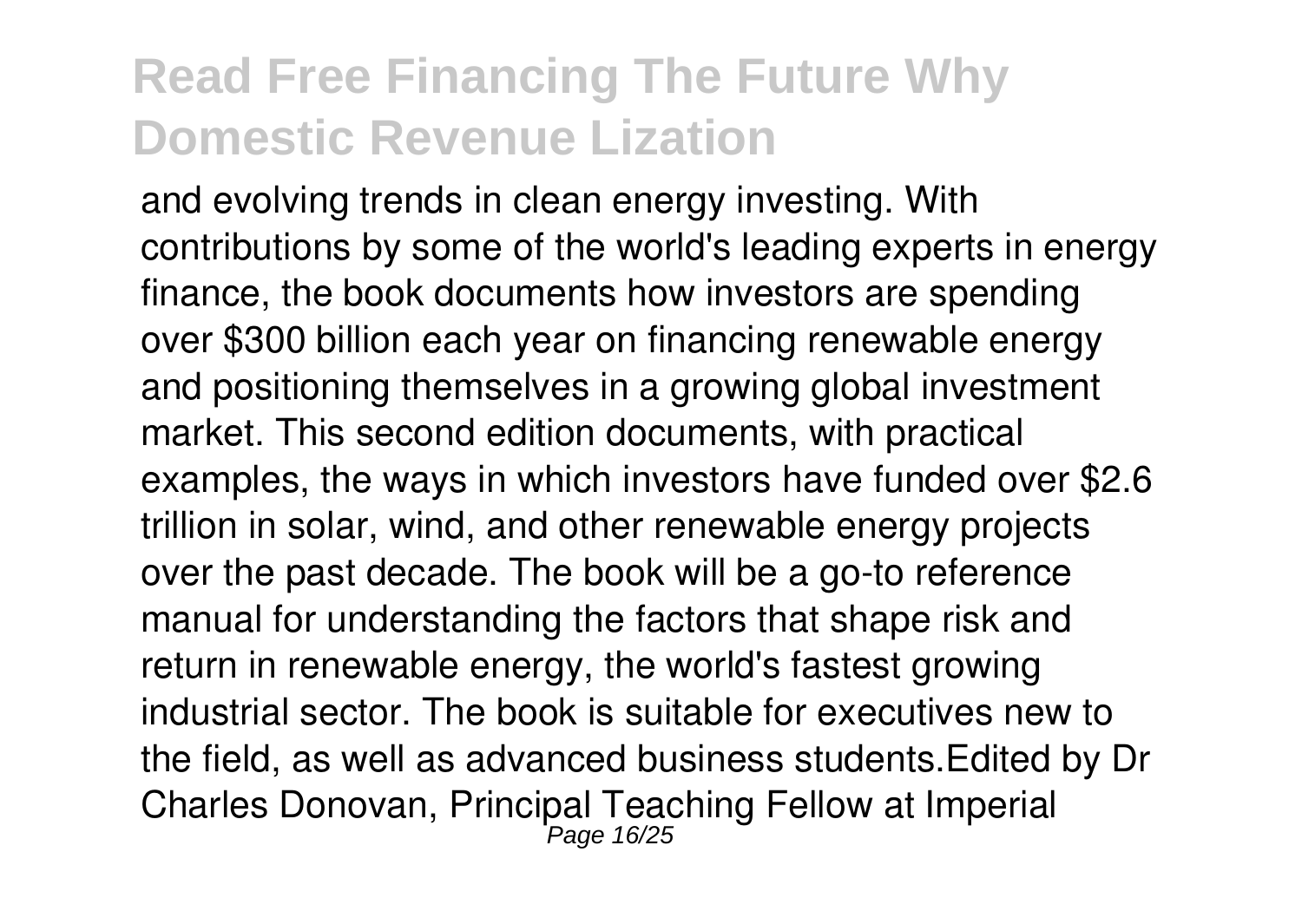College Business School and formerly Head of Structuring and Valuation for Global Power at BP, the book will give readers a unique insiders' perspective on how renewable energy deals actually get done.

Explains the financial history leading to the mortgage meltdown and assesses today's housing finance systems in the United States and abroad.

Households require access to external finance to establish and manage commercial tree plantations. The Government of Vietnam has recognised the benefits of giving households Page 17/25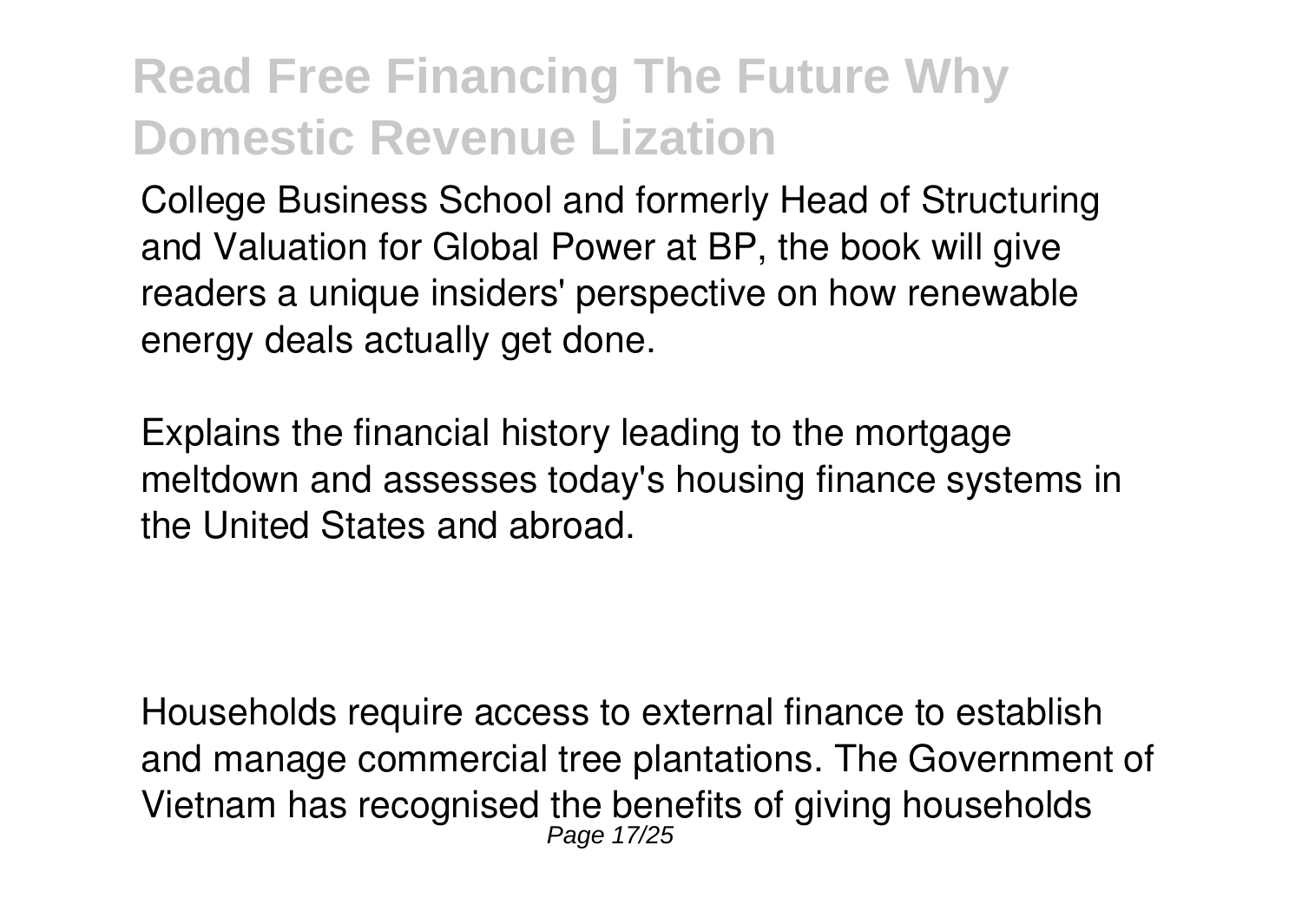access to external finance for planting trees. State reforestation programmes and the state-owned banking system offer households exceptional access to financial support. Reforestation programmes and state-owned banks currently use different kinds of financial mechanisms to provide finance to households. The financial mechanisms perform differently with regards to their sustainability, leakage, access, cost to households, risk to households and match with finance requirements. No mechanism performs better than the other mechanisms on all criteria. Vietnam's policymakers thus face critical trade-offs when they design finance programmes in support of household tree plantations. The first trade-off is between financial sustainability and the provision of accessible, affordable and low-risk support. A Page 18/25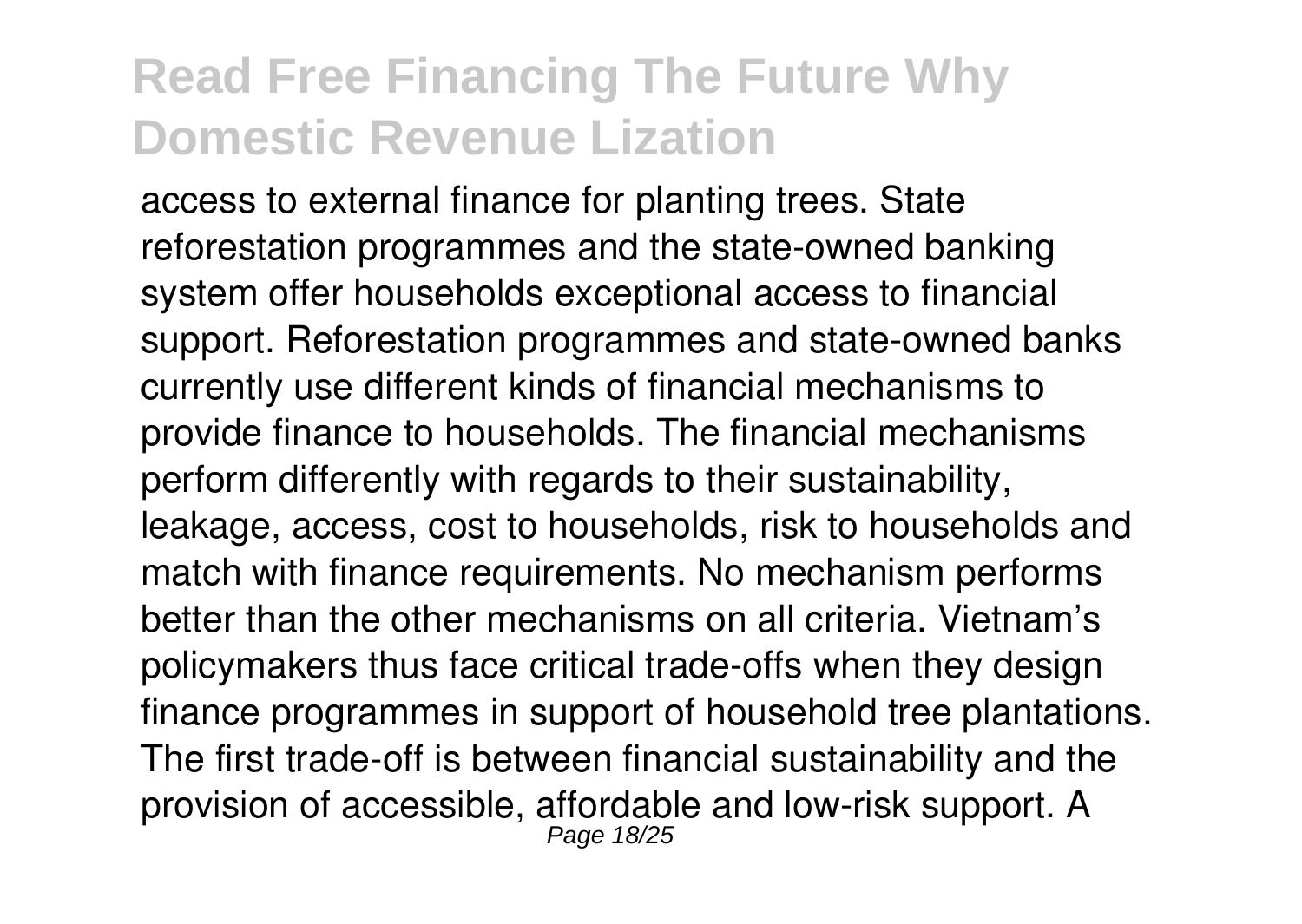mechanism that provides easily accessible support at low cost and low risk entails transaction costs that make the programme dependant on continuing subsidies. The second trade-off is between leakage and financial sustainability. A mechanism that includes systematic monitoring for avoiding leakage incurs transaction costs that reduce its sustainability. The interests of Vietnam's tree-planting households and the Government of Vietnam may be best served by a loan-based approach coupled with suitable monitoring of loan use.

Negotiations are underway to agree the details of the European Union budget for the period of 2007 to 2013 (known as the Financial Perspective), covering the newly enlarged EU of 25 member states. Further enlargement is Page 19/25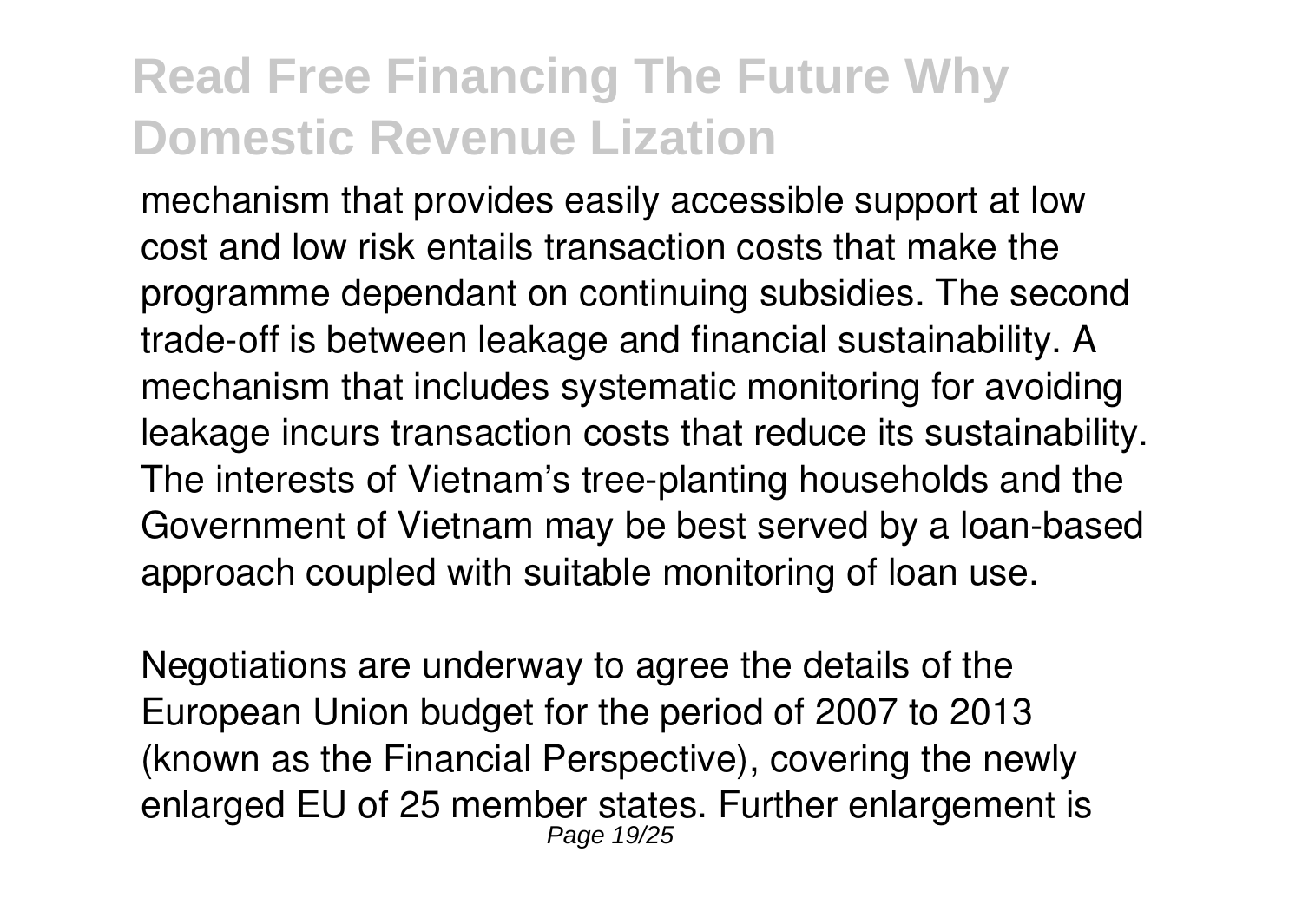likely, with Bulgaria and Romania due to join in 2007 and the possible accession of Croatia and Turkey being considered. The Committee's report considers a range of issues in relation to the current budget debate, including the merits of the Commission's proposals within the framework of recent and future EU enlargement; the Common Agricultural Policy; Structural and Cohesion Funds; the Lisbon Agenda; other spending categories; the functioning of the 'Own Resources' and a EU tax; UK abatement and the Commission's proposal for a Generalised Corrective Mechanism. Conclusions reached include support for the UK Government's insistence that the UK rebate is non-negotiable, given the inadequate reforms of the CAP; however, if real reform of the budget was offered, then the UK Government should be prepared to Page 20/25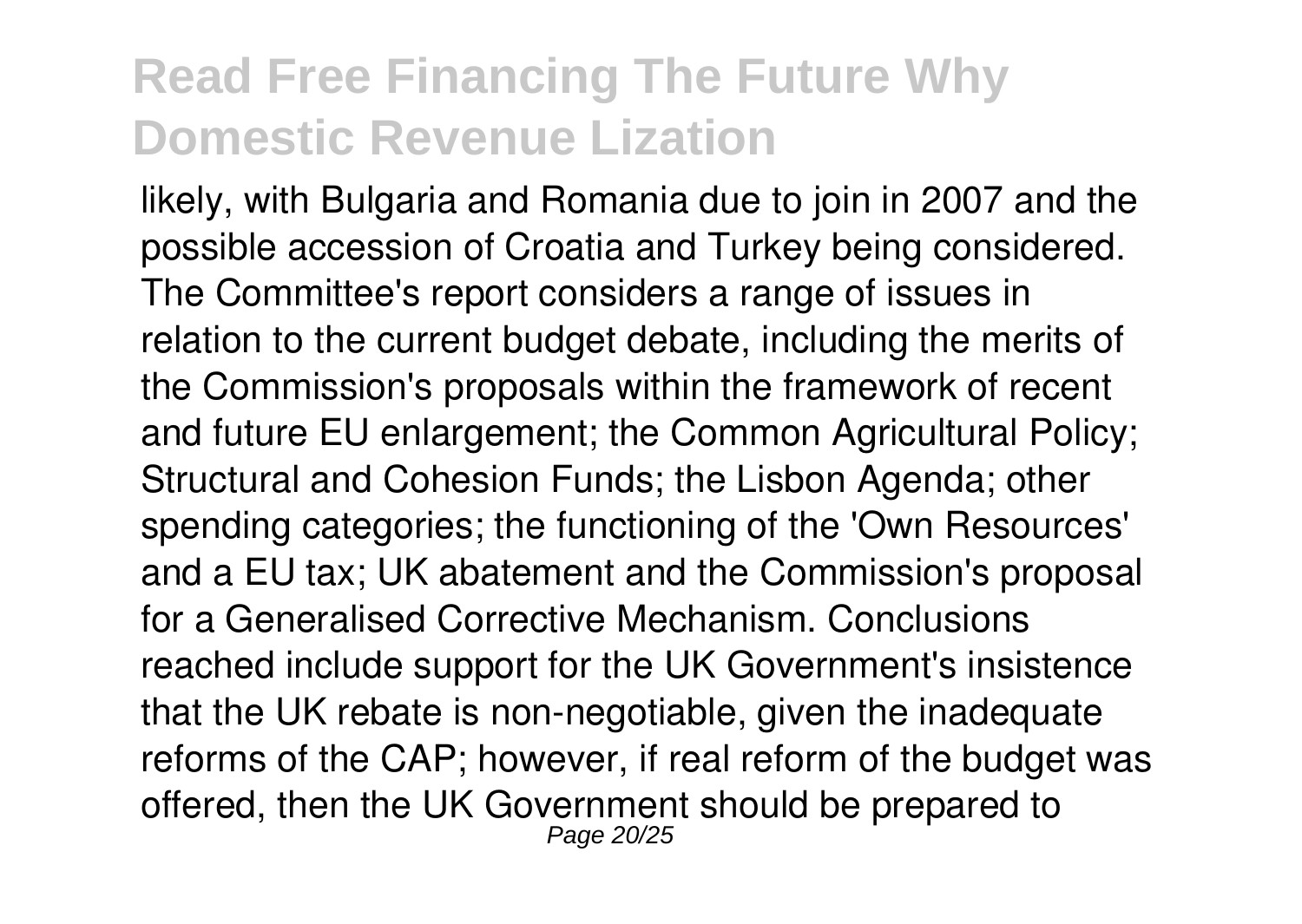negotiate. Structural funds should be focused on the 10 new member states, as well as the two applicant countries of Romania and Bulgaria, with the phasing out of EU regional development funds for all 'old' member states with the exception of Greece and Portugal.

While much progress has been made on achieving the Millenium Development Goals over the last decade, the number and complexity of global health challenges has persisted. Growing forces for globalization have increased the interconnectedness of the world and our interdependency on other countries, economies, and cultures. Monumental growth in international travel and trade have brought improved access to goods and services for many, but also carry Page 21/25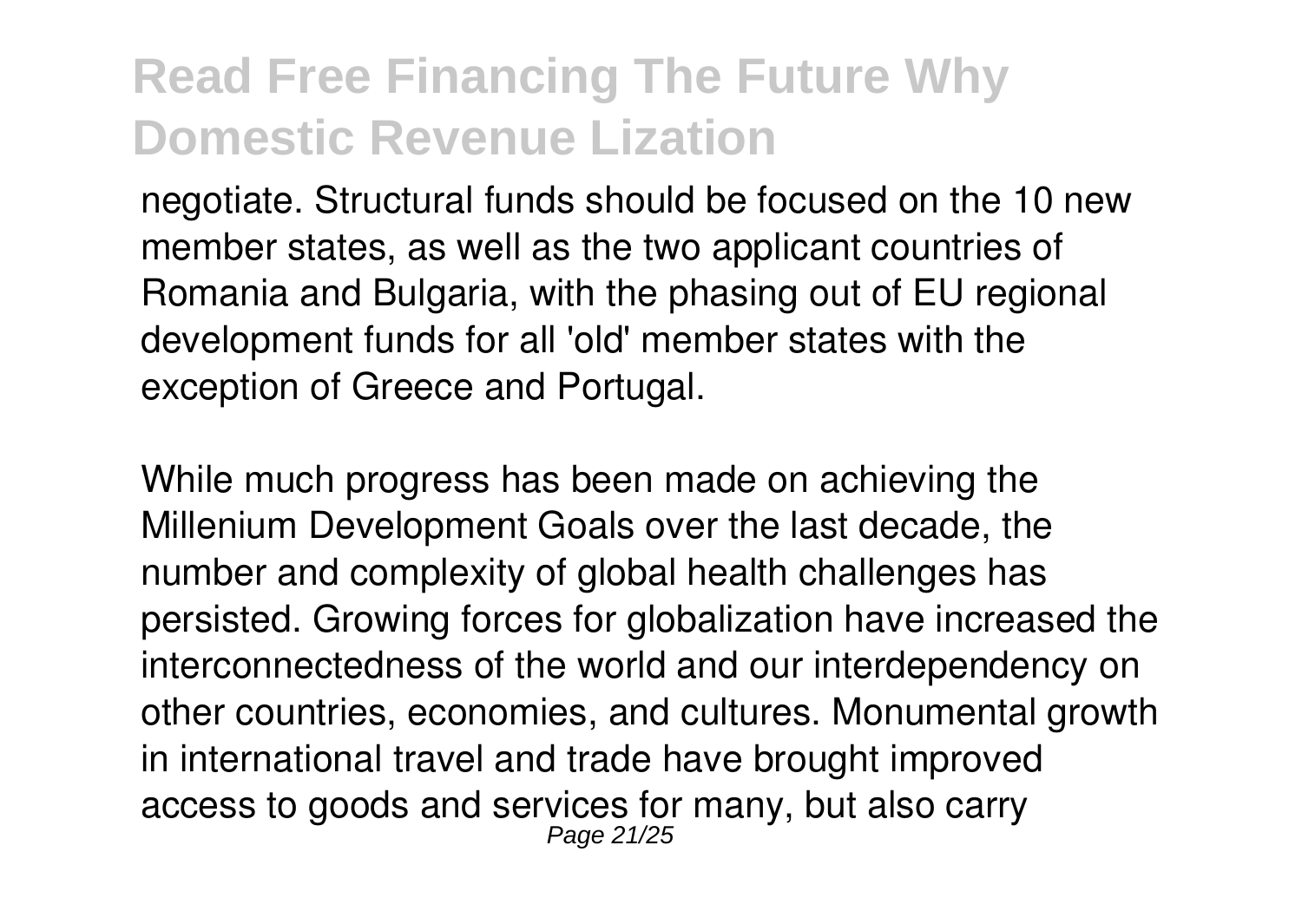ongoing and ever-present threats of zoonotic spillover and infectious disease outbreaks that threaten all. Global Health and the Future Role of the United States identifies global health priorities in light of current and emerging world threats. This report assesses the current global health landscape and how challenges, actions, and players have evolved over the last decade across a wide range of issues, and provides recommendations on how to increase responsiveness, coordination, and efficiency â€" both within the U.S. government and across the global health field.

The monetary system is the indispensable missing link in the debate of sustainability, and whether the current financial system can handle these evolved needs. To date, the UN Page 22/25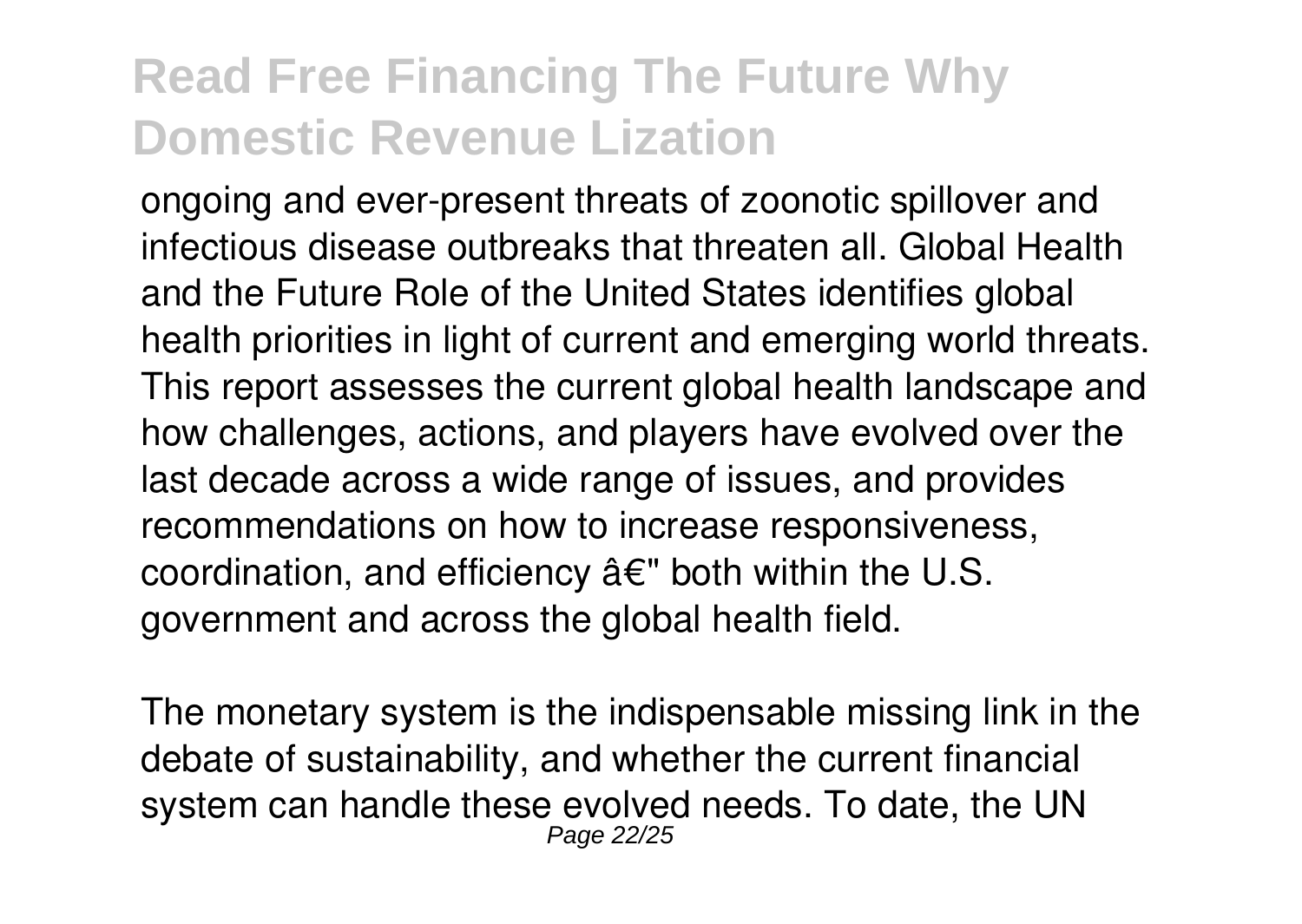Sustainable Development Goals (SDGs) primarily have been financed either through the private sector, through conventional public sector taxes and fees, or through philanthropic commitment. Assuming a need of 4 to 5 trillion dollars annually in the 10 to 15 years left to finance our future, these conventional sources of finance are insufficient in terms of both the scale and speed of funding required to finance our future. Furthermore, the inherent instability of our financial system forces the world community to focus first and foremost on repairing and stabilizing the existing system. The development of cryptocurrencies using distributed ledger technologies (mainly blockchain) has prompted leading central banks to study the potential application of this approach to independently create purchasing power. In this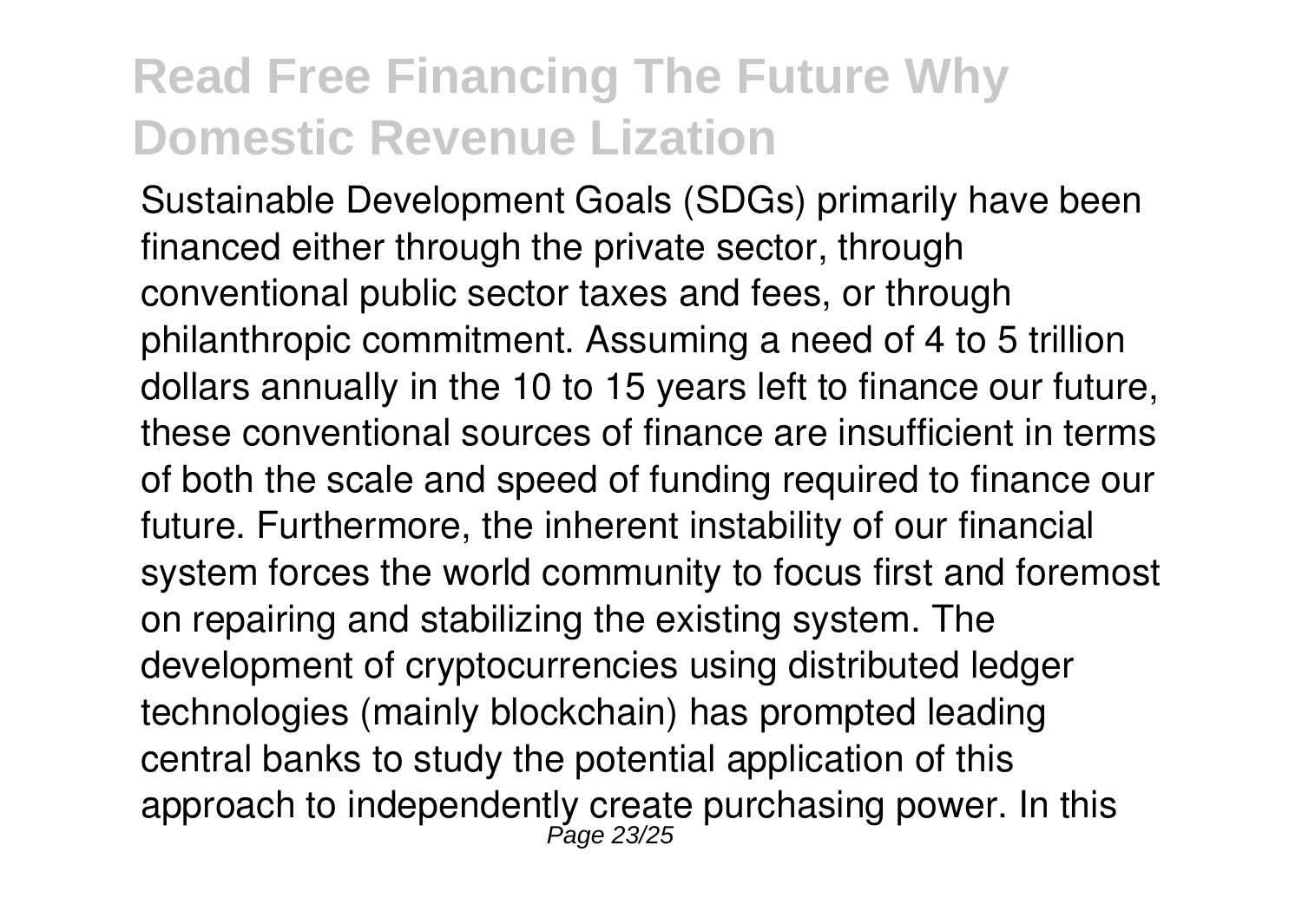vein, this book offers a new approach, namely introducing a parallel electronic currency specifically designed to finance global common goods and provide the resources necessary to achieve the SDGs. Furthermore, this mechanism would have a stabilizing effect on the existing monetary system. The book argues that one way this could be achieved is by giving central banks a modified monetary mandate to inject new liquidity into the system using a top-down approach. Alternatively, liquidity could come from corporate or communal initiatives with crypto- or communal currencies in a bottom-up approach. The author maintains that by issuing a blockchain-enabled parallel electronic currency earmarked for SDG-related projects and using other channels for monetary flow rather than the conventional ones, the future could be Page 24/25